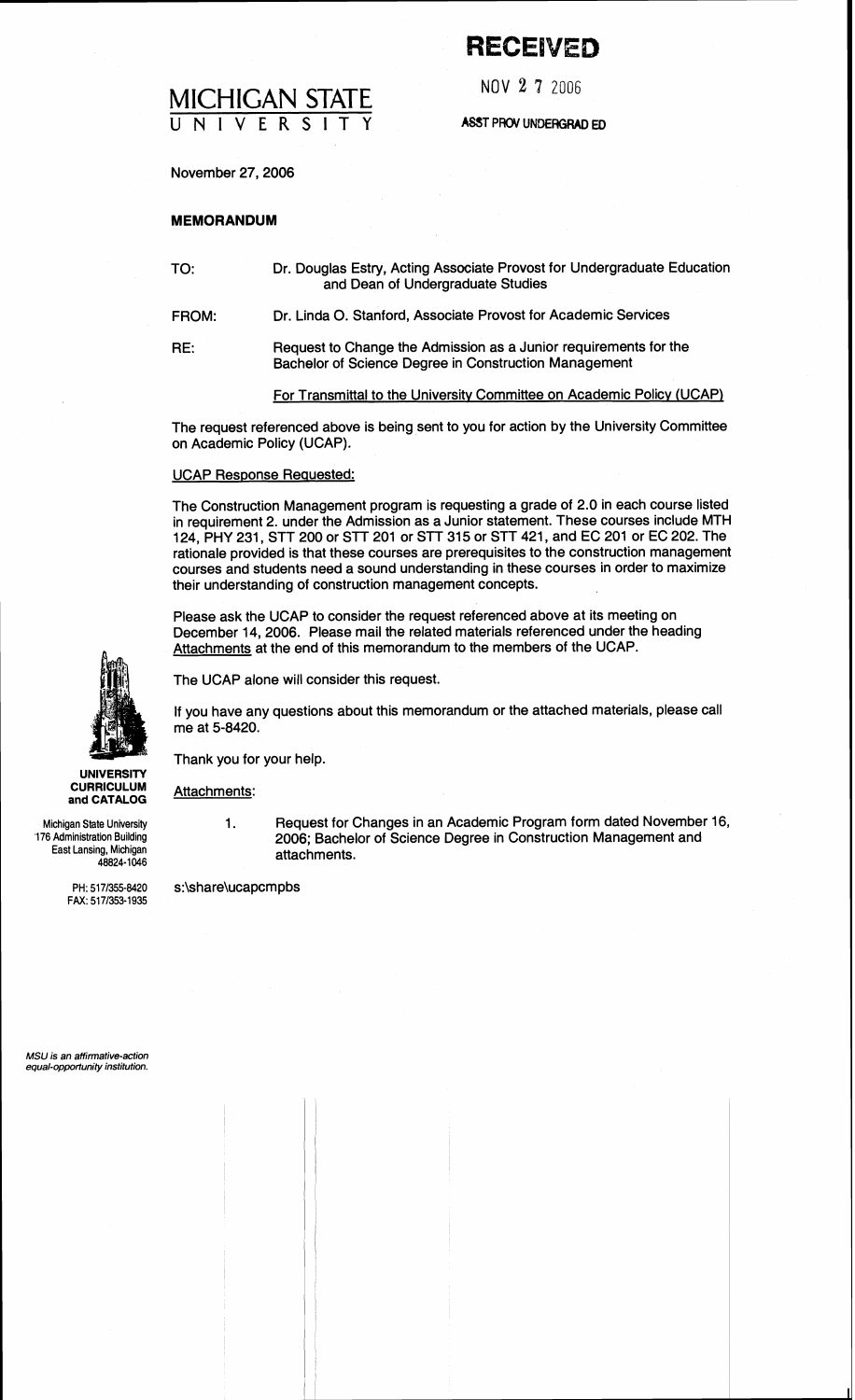| <b>View a Program</b>                                                                                               | <b>Return to</b><br>Menu |
|---------------------------------------------------------------------------------------------------------------------|--------------------------|
| loy Speas, RO                                                                                                       | Thursday, 11/16/2006     |
| Program Name: Construction Management<br><b>Degree Name: BS</b><br><b>Sequence Number: 2</b>                        |                          |
| <b>Effective Dates: Fall 2007 - Open</b><br><b>Status: Interim</b><br><b>Initial Action: Change</b>                 |                          |
| <b>Requested Date:</b><br>11/10/2006 5:23:22 PM                                                                     |                          |
| 1. Department/School/College:<br>02116  School of Planning, Design and Construction                                 |                          |
| 2. Name of Program:<br><b>Construction Management</b>                                                               |                          |
| 3. Name of Degree:<br><b>BS</b>                                                                                     |                          |
| 4. Type of Program:<br>Major                                                                                        |                          |
| <b>5. Effective Start Semester:</b><br><b>Fall 2007</b>                                                             |                          |
| 6. Target student audience for the program:                                                                         |                          |
| 7. Enrollment:<br>What is the expected enrollment per year:<br>0<br>What is the minimum enrollment acceptable:<br>0 |                          |
| 8. Source of budget for the program:<br>Internal                                                                    |                          |
| 9. Projected Costs as compared to other programs in unit:<br>Same                                                   |                          |
| 10. Staff requirement:<br>How many additional staff will be required:<br>0                                          |                          |
| Who will provide the primary instruction. Describe any external linkages(industry, government, etc.):               |                          |
| 11. Will additional equipment be required:<br><b>Approximate cost:</b><br>0<br>Source of funding:                   |                          |
| 12. Will additional library materials be required:<br>Approximate cost:<br>0<br>Source of funding:                  |                          |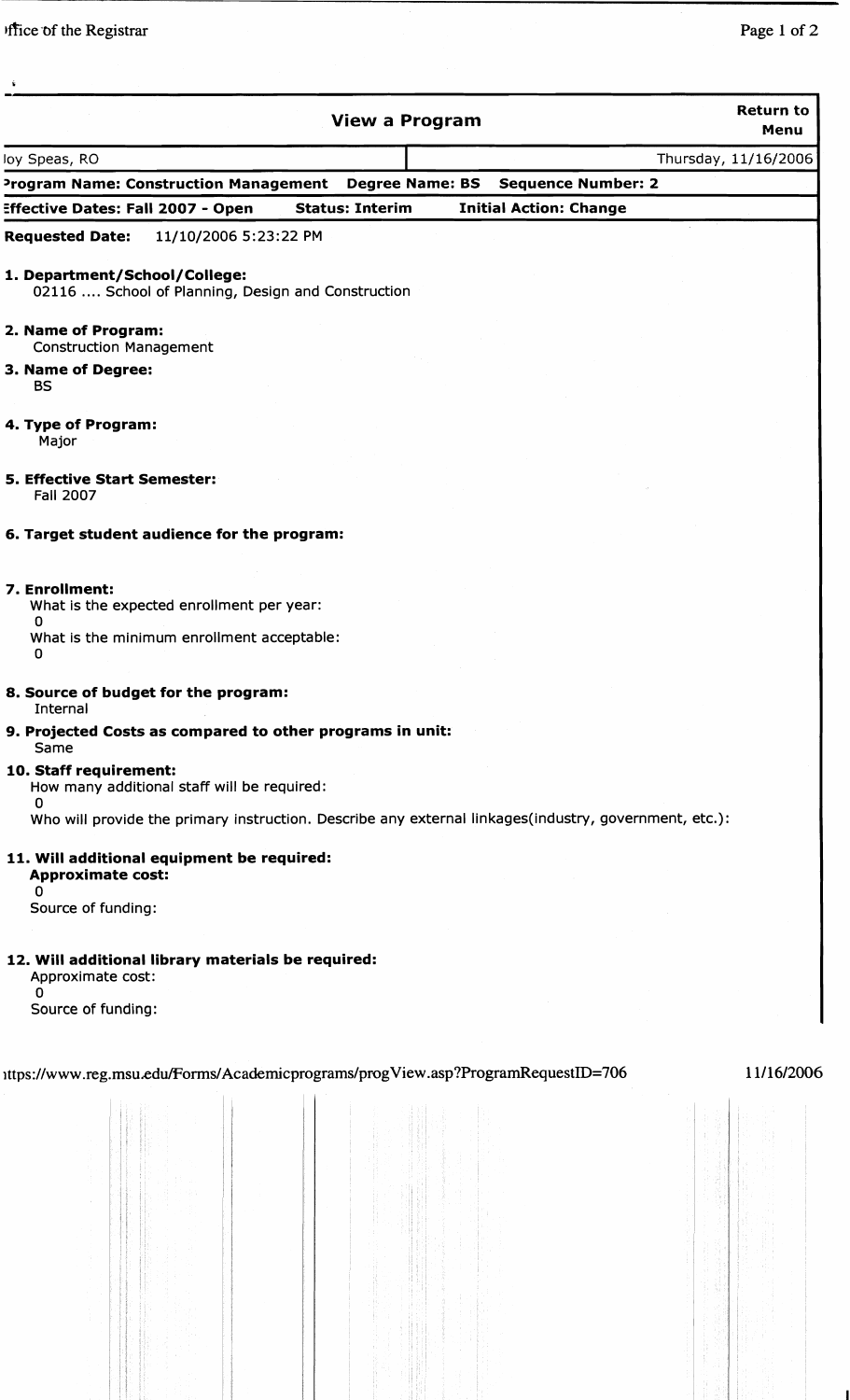**I** 

# 13. Will additional space be required: Type:

Approximate amount:

# 14. Detailed Description:

Part of the admission requirement as a junior should be to Complete each of the following courses with a minimum grade of 2.0: MTH 124 **PHY 231** STT 200 or STT 201 or STT 315 or STT 421 EC 202

Answer to 14b:

These courses are prerequisite to CMP courses. Students need a sound understanding in these courses in order to maximize their understanding of CMP concepts.

# 15. Type(s) of change(s):

Change in requriements for admission to the major.

- 16. Students who will be affected by the proposed changes: Students applying for admission to the major.
- 17. Will the proposed change(s) have a negative impact on students? If so, which ones?: Students applying for admission to the major
- Describe impact and explain what accomodations will be made: Fewer students admitted to major. Will have advising about alternate majors

# 18. Reason(s) for change(s):

stated as part of 148 due to insufficient space here.

## DEPARTMENT LEVEL APPROVAL STATUS

Approved by: School of Planning, Design and Construction 11/10/2006 5:48:40 PM by Eunice Foster for Robert von Bernuth, Director

## COLLEGE LEVEL APPROVAL STATUS

Approved by: College of Agriculture and Natural Resources 11/10/2006 5:48:49 PM by Eunice Foster for Eunice F. Foster, Associate Dean

Return to Menu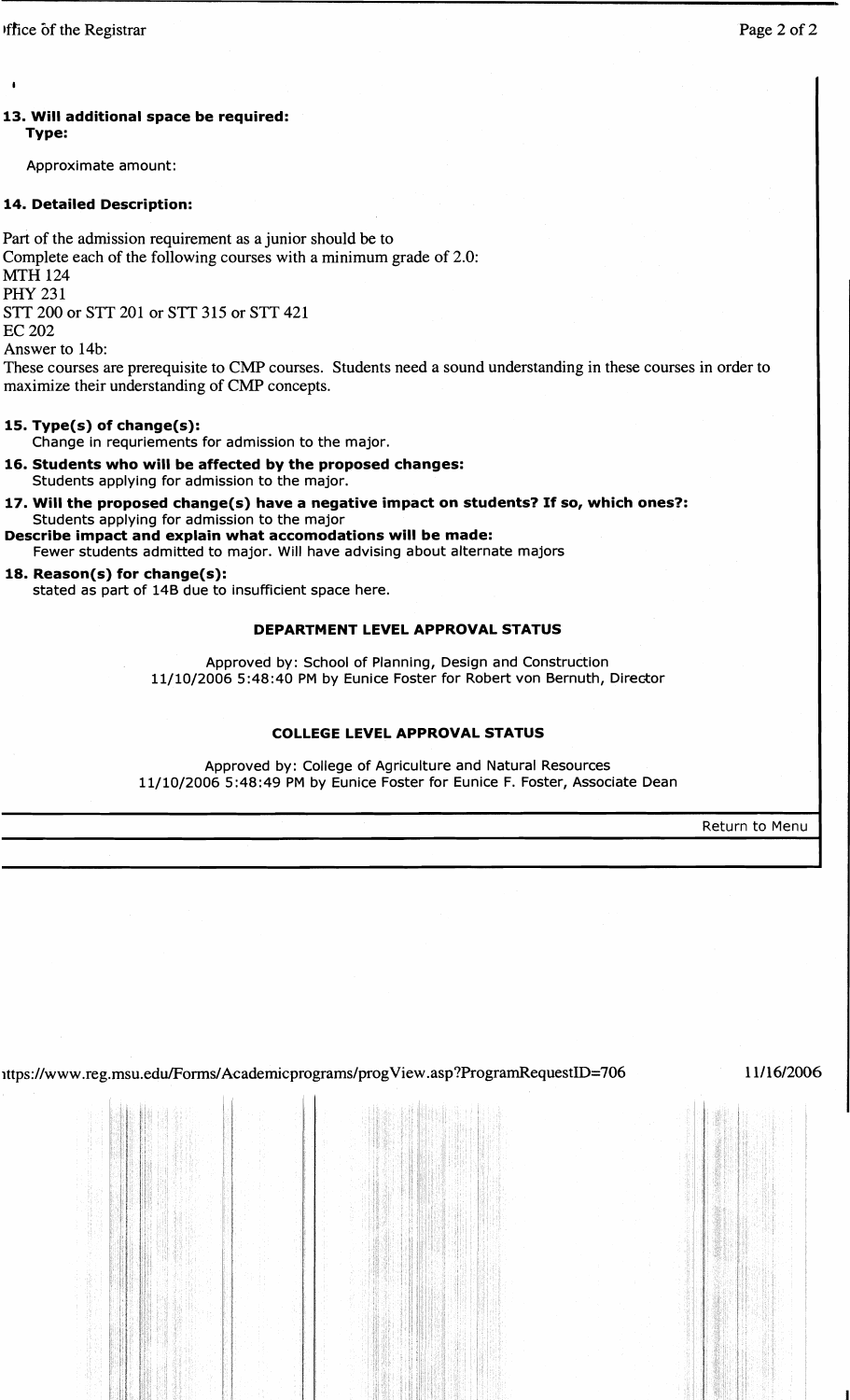# **Speas, Joy**

**From:** Foster, E.F. [fosteref @anr.msu.edu] **Sent:** Thursday, November 16, 2006 11:47 PM **To:** Speas, Joy

**Subject:** RE: Construction Management BS

)у,

**u** 

hat is correct. The only change is to have students achieve a grade of at least 2.0 or higher in each course list in # 2 under \dmission as a Junior" - 2a through 2d, including EC 201 or EC 202.

s an aside, I saw no way to attach the outcomes assessment form and not enough space was allocated for several of the !sponses.

unice

**rom:** Speas, Joy **[mailto:Jlspeas@msu.edu] ent:** Thursday, November 16, 2006 4:28 PM **o:** Foster, E.F. **ubject:** Construction Management **BS** 

unice,

:ould you please verify exactly what is changing in the Admission as a Junior statement in the Construction lanagement BS ? Is any of the text changing, and what about EC **201?** Is that still a choice? I am assuming by 7e brief statement that the change is a 2.0 in EACH course rather than an average.

#### **~dmission as a Junior**

:onstruction management builds upon a basic understanding of mathematics, physics, statistics, and economics to develop the kills necessary to manage construction projects. Prior to enrollment in the major, students must have demonstrated this basic nderstanding by a minimum performance in the courses listed and a minimum overall grade point average.

Inrollment in the construction management major is limited.

'hose seeking admission must at least meet the criteria listed below.

. Completion of at least 56 credits with a cumulative University grade-point average of at least 2.30.

:. Completion of the following courses with a minimum grade-point average of 2.00:

.. MTH 124 Survey of Calculus **1** 3

I. PHY 231 Introductory Physics 1 3

:. STT 200 Statistical Methods 3

١r

;TT 201 Statistical Methods 4

11/21/2006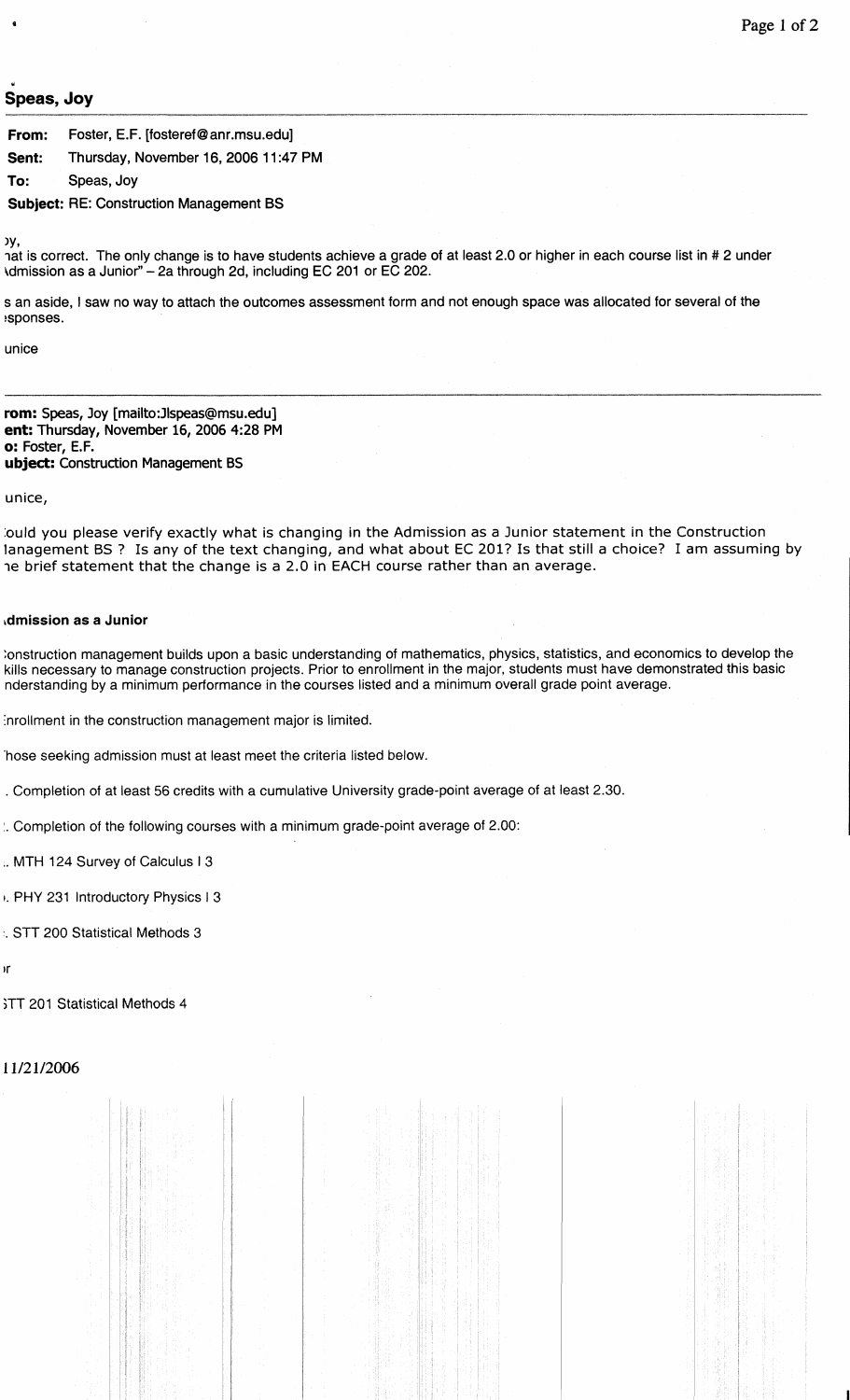TT 315 Introduction to Probability and Statistics for Business 3

TT 421 Statistics 1 3

**I** 

EC 201 lntroduction to Microeconomics 3

#### C 202 lntroduction to Macroeconomics 3

lhile a cumulative University grade-point average of 2.30 is necessary to be considered for admission to the School, it does not uarantee admission. Admission decisions are based primarily on cumulative University grade-point average and grades in the 3urses listed above. Other factors such as work experience, personal experience. performance in construction management burses, and diversity may also be considered.

or additional information about admissions criteria and procedures, students should contact the Construction Management rogram in the School of Planning, Design, and Construction.

INNNNNNNNNNNNNNNNNNNNNNNN

loy L. Speas

**lniversity Curriculum Administrator lichigan State University lniversity Curriculum and Catalog 76 Administration Building ast Lansing, MI 48824 'hone: (517) 355-8420 ax: (517) 353-1935 :mail: jlspeas@msu.edu Veb: http:L f wwwLreg.ms\_u,ed.u 1-ucc f ucc.asp** dNNNNNNNNNNNNNNNNNNNNNNNNNNNNNNNNNNN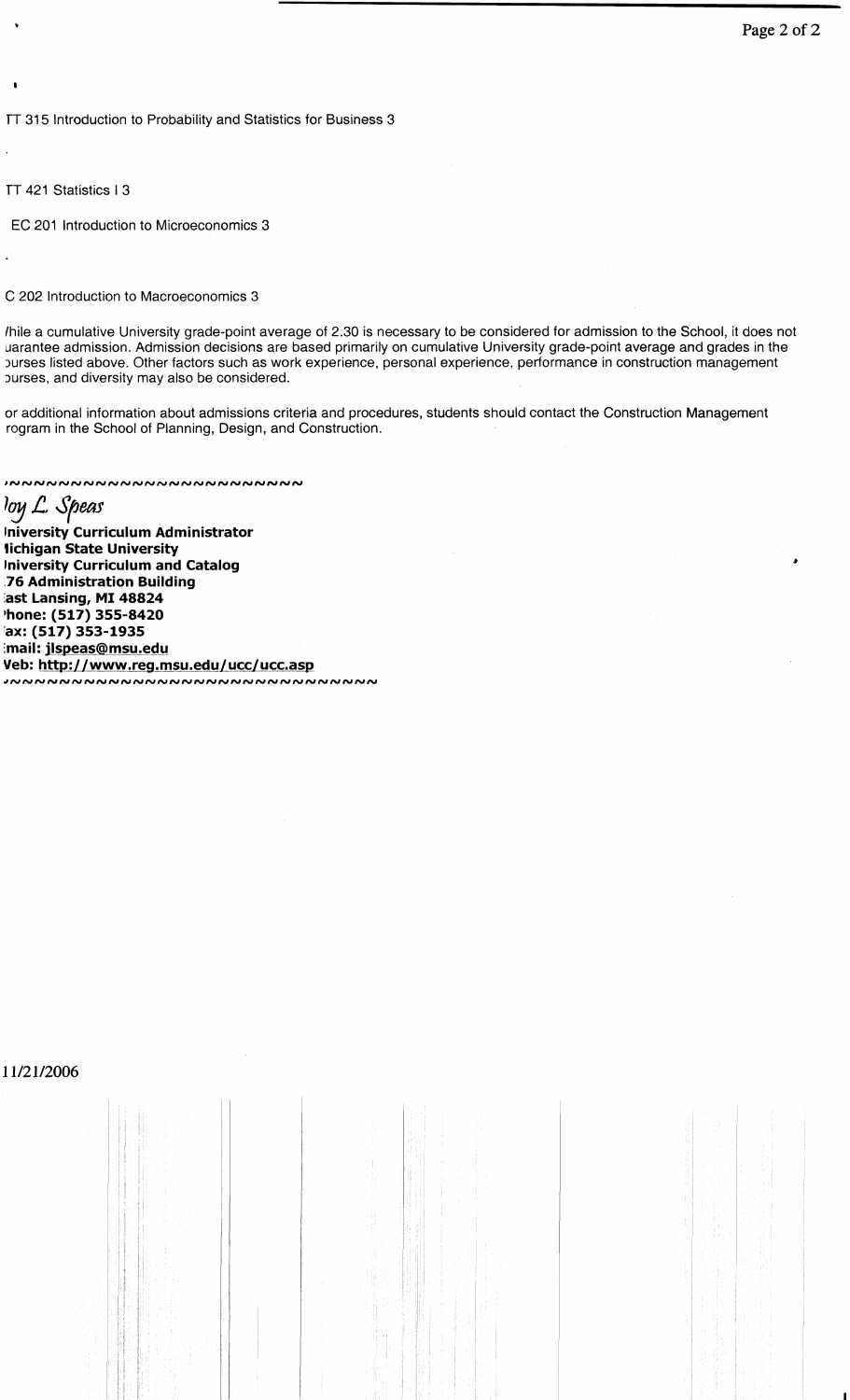**<sup>J</sup>**.-

### **CONSTRUCTION MANAGEMENT**

The program is designed to provide a student with a background in managerial, technological, economic, social, political, and environmental aspects of residential and commercial construction. A systems approach is used and includes project management, construction science, land acquisition and development, real estate, finance, management, and marketing. Career opportunities include supervisory and managerial employment within commercial and residential contracting, land development, and real estate organizations; material distribution systems; financial institutions; and governmental agencies.

#### **Admission as a Junior**

Construction management builds upon a basic understanding of mathematics, physics, statistics, and economics to develop the skills necessary to manage construction projects. Prior to enrollment in the major, students must have demonstrated this basic understanding by a minimum performance in the courses listed and a minimum overall grade point average.

Enrollment in the construction management major is limited. Those seeking admission must at least meet the criteria listed below.

- **1.** Completion of at least 56 credits with a cumulative University grade-point average of at least **2.30.**
- 2. Completion of the following courses with a <del>minimum  $\ell$ </del> grade+Mbwsge'&Z.OO: a. MTH **124** Survey of Calculus I **3** ,&L *LL2,c.k ec^rt&U*

|    |            |     | $9.000$ point avoidge of 2.00 mm and |   |
|----|------------|-----|--------------------------------------|---|
| а. | <b>MTH</b> | 124 | <b>Survey of Calculus I</b>          | 3 |
| b. | PHY        | 231 | <b>Introductory Physics I</b>        | 3 |
| C. | STT        | 200 | <b>Statistical Methods</b>           | 3 |
|    | or         |     |                                      |   |
|    | STT        | 201 | <b>Statistical Methods</b>           | 4 |
|    | or         |     |                                      |   |
|    | STT        | 315 | Introduction to Probability          |   |
|    |            |     | and Statistics for                   |   |
|    |            |     | <b>Business</b>                      | 3 |
|    | or         |     |                                      |   |
|    | <b>STT</b> | 421 | <b>Statistics I</b>                  | 3 |
| d. | EС         | 201 | Introduction to                      |   |
|    |            |     | Microeconomics                       | 3 |
|    | or         |     |                                      |   |
|    | EC         | 202 | Introduction to                      |   |
|    |            |     | Macroeconomics                       | 3 |

While a cumulative University grade-point average of **2.30** is necessary to be considered for admission to the School, it does not guarantee admission. Admission decisions are based primarily on cumulative University grade-point average and grades in the courses listed above. Other factors such as work experience, personal experience, performance in construction management courses, and diversity may also be considered.

For additional information about admissions criteria and procedures, students should contact the Construction Management Program in the School of Planning, Design, and Construction.

#### **Requirements for the Bachelor of Science Degree in Construction Management**

The University requirements for bachelor's degrees as described in the Undergraduate Education section of this catalog; 120 credits, including general elective credits, are **required for the Bachelor of Science degree in Construction Management.** 

**The University's Tier II writing requirement for the Construction Management major is met by completing Construction Management 385 or 435 or 436. Those courses are referenced in item 3. b. below.** 

**Students who are enrolled in the Construction Management major leading to the Bachelor of Science degree may complete an alternative track to Integrative Studies in Biological and Physical Sciences that consists of Physics 231 and 251 and one of the**  following choices: Biological Science 110 or Biological Science 111 and 111L or Plant **Biology 105 and 106 or Microbiology and Molecular.Genetics 205 and 206. The com-**  DRAFT